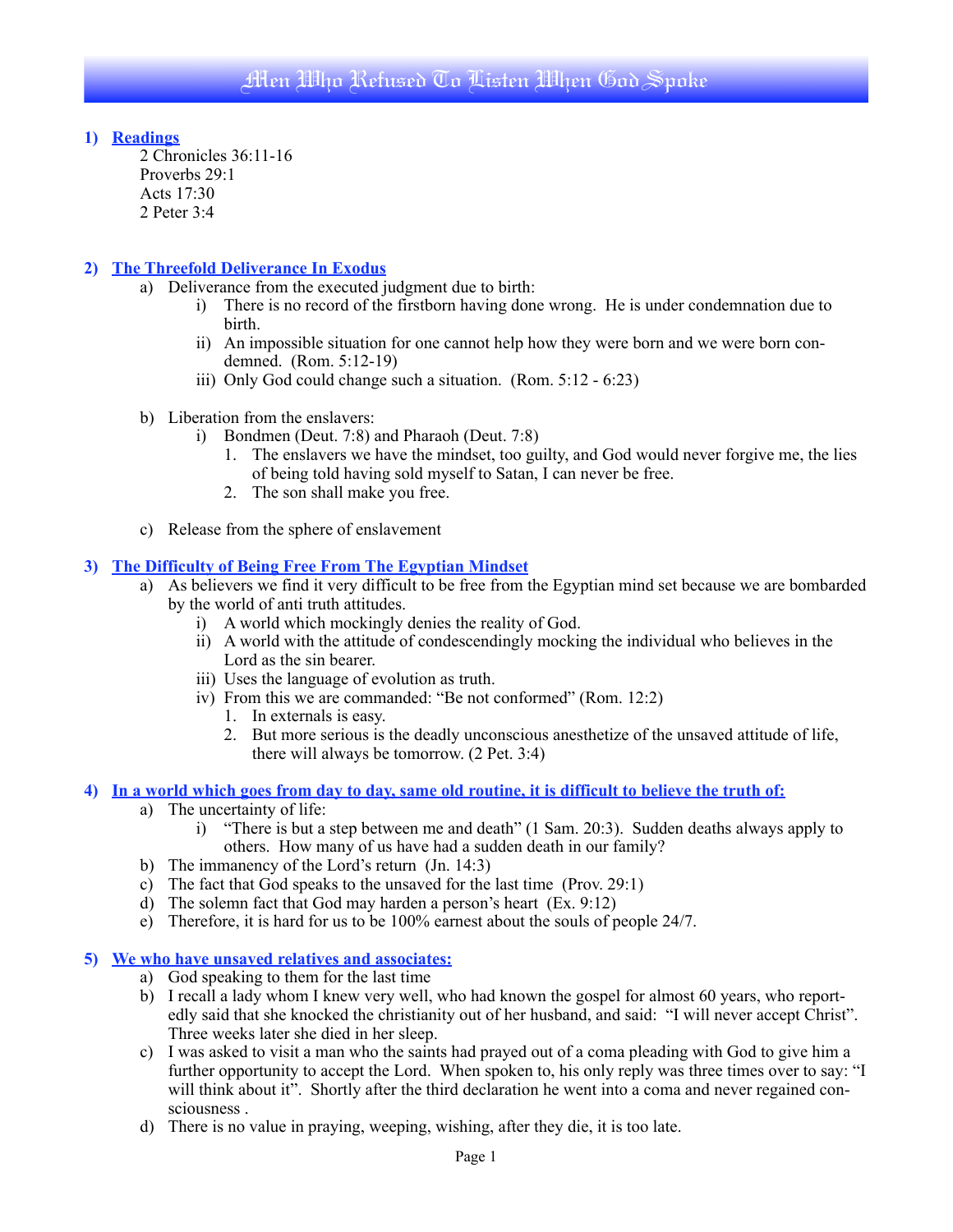# **6) The scripture records individuals to whom God spoke for the last time**

All the following individuals had a time in life's experience when:

- The began to have a God consciousness
- ‣ They began to believe in the reality of God
- ‣ They heard unmistakably the commands of God
- $\rightarrow$  God spoke repeatedly to them
- ‣ They deliberately rejected the voice of God, the commands of God

#### **a) Zedekiah**

- i) He rebelled against the discipline of God on him and the nation (2 Kgs. 24:20; 2 Chron. 36:13)
- ii) He refused to turn to God (2 Chron. 36:13)
- iii) He made little of God's warnings (Jer. 21:4-10)
- iv) He mocked the messengers of God (2 Chron. 36:15-16); and Jeremiah (2 Chron. 36:12)
- v) And God came in with judgment (2 Kgs. 25:5-6)
- vi) He watched as his sons were killed before him (2 Kgs. 25:7)
- vii) Had his eyes gouged out (2 Kgs. 25:7)
- viii)If only he had listened and obeyed
- ix) No it is too late

#### b) **Pharaoh**

- i) He rejected the repeated prodding of God (The miracles and the plagues Ex. 7:10-10:24)
- ii) He heard the command of God (Ex. 5:1)
- iii) He saw the power of God in judgment and mercy, but he hardened his heart (Ex. 7:22; 8:32)
- iv) His last words: "Ye shall see my face no more" (Ex. 10:28)
- v) Moses turned his back on him (Ex. 10:6)
- vi) Judgment was settled and now it was only a matter of time (Ex. 11:1; 12:6-7, 12-13)
- vii) Saw his sons dead body (Ex. 12:29)
- viii)Too late

#### **c) People of Noah's day**

- i) They had been warned:
	- 1. Methuselah, whose name means "When he shall die it shall be seen or come to pass", therefore by the time Noah was 500 years old God had been warning the people for 869 years. It was another 100 years before the flood came (Gen. 7:6) and Methuselah died when he was 969 years old. Therefore, God had warned by two means, the unknown death of Methuselah and the preaching of Noah.
	- 2. It is often said that Noah preached for 120 years. There is no scripture for such a teaching, (Gen. 6:3) does not indicate the duration of his preaching. Because it was only AF-TER his sons were born he was told to build the ark (Gen. 6:10, 13-14) the most he could have preached for was 97 years.
- ii) The people did not believe in a coming flood, else they would have gone into the ark.
- iii) They lived under the condemnation of God (Gen. 6:13, 17)
- iv) They rejected the only way of salvation (Gen. 6:14-15)
- v) God shut them (Noah and his family) in (Gen. 7:16)
- vi) Judgment was settled and now it was only a matter of time (Gen. 7:4)
- vii) The rain began to fall, the foundations of the great deep were broken up (Gen. 7:11)
- viii)Too late to weep, etc.